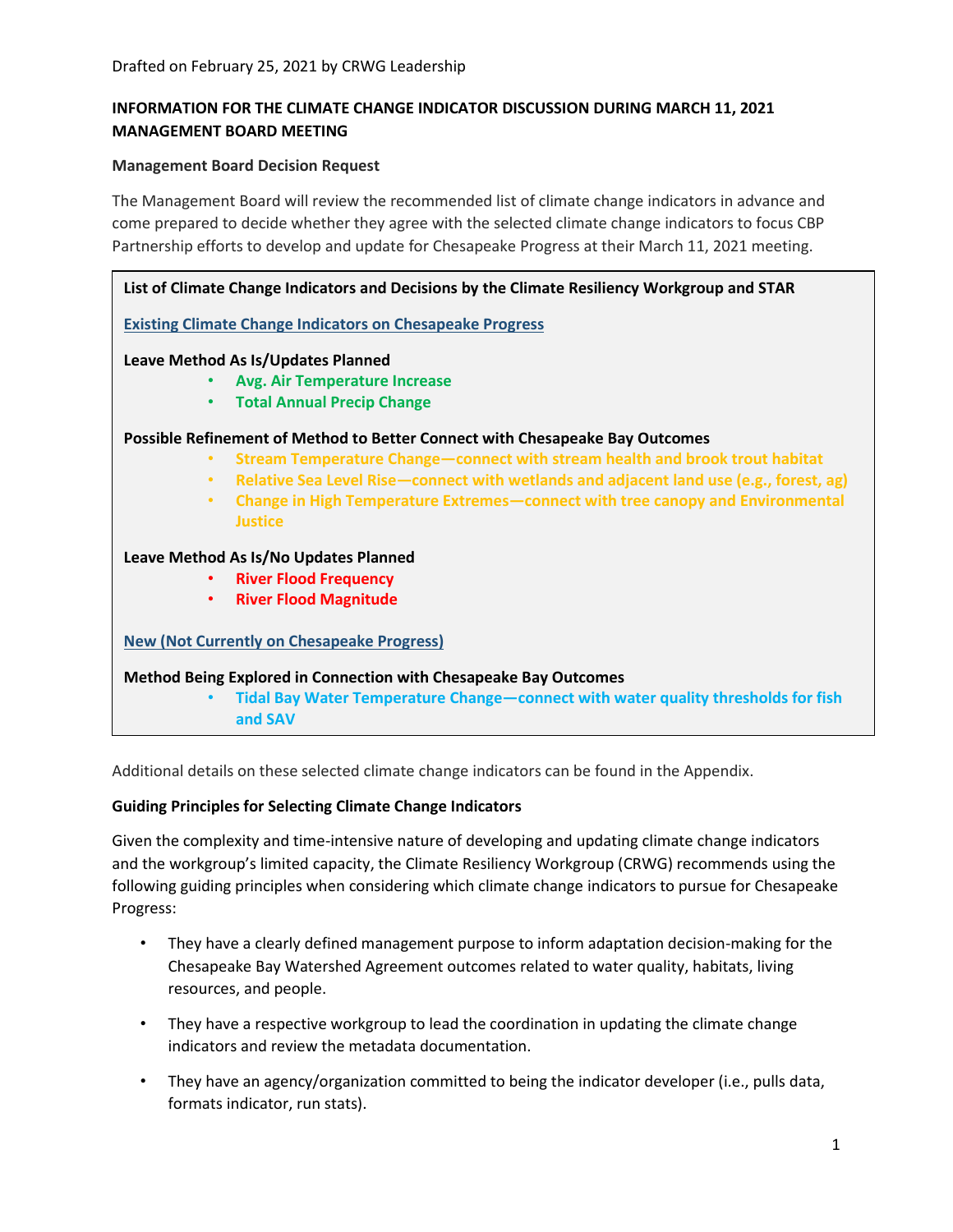### **Appendix: Additional Details on Climate Change Indicators**

## **Background**

During the Climate Change and Resiliency Cohort Quarterly Progress Meeting (November 2020), the Climate Monitoring & Assessment and Climate Adaptation outcomes leads asked the Management Board to help identify the utility (i.e., management application) of climate change indicators being selected for development and updating on Chesapeake Progress. The Management Board in return asked the leads, in coordination with STAR, to come back to a future meeting with a list of climate change indicators that have been prioritized based on requests from other GIT workgroups. The Management Board was also interested in the identification of potential responsible parties and timeframes for updating. Since the selected indicators are in different stages of development, timeframes for updating and responsible parties are not known for all the proposed indicators at this time. In these cases, the Climate Resiliency Workgroup (CRWG) provided information on workgroups that are assisting with the development and indicated where timeframes are to be decided "TBD."

## **Selection Process**

In selecting climate change indicators, the CRWG assessed and compiled information and feedback from th[e 2018 Climate Change Indicator Implementation Strategy,](https://www.chesapeakebay.net/channel_files/31218/indicator_implementation_plan_-_revised_-_07-13-18.pdf) cross-workgroup CRWG meeting [\(January](https://www.chesapeakebay.net/what/event/climate_resiliency_workgroup_january_2020_in_person_meeting)  [2020\)](https://www.chesapeakebay.net/what/event/climate_resiliency_workgroup_january_2020_in_person_meeting), and STAR meeting (*February 2021*). The initial 2018 strategy identified over 200 climate changerelated topics for potential indicator development and narrowed the options to 21 possible climate change indicators. Of the 21, seven of the climate change indicators were available immediately through a partnership with the U.S. EPA indicator team and posted to Chesapeake Progress. However, these existing indicators were part of a national program and the management applications for the Chesapeake Bay Program were not clearly defined. Moving forward, the CRWG recommends that these existing climate change indicators are reassessed and potentially refined to better connect to the outcomes in the Chesapeake Bay Watershed Agreement related to water quality, habitats, living resources, and people.

An updated climate change indicator framework and implementation strategy will be developed for the selected climate change indicators during the summer of 2021 with support from a NOAA Chesapeake Bay Office (NCBO) intern. This document will incorporate identified management applications for the selected climate change indicators. Feedback from the Management Board on selected indicators will help with the development of this document. Development and updating of these indicators will depend on available data, staff support from identified responsible parties and indicator developers, and acquiring funding through sources like the GIT-funding opportunities from the Chesapeake Bay Trust.

### **Recommended Climate Change Indicators, Responsible Parties, and Timeframes for Updating**

The recommended climate change indicators to focus CBP Partnership efforts in the near-term (within 2-4 years) are described below. For the recommended responsible parties, the CRWG will need to reach out to these workgroups to confirm their capacity to take the lead in coordinating updates for their assigned indicators. All the workgroups identified have expressed interest in the listed climate change indicators and some workgroups are already evaluating their use related to their outcomes (see utility and status bullets).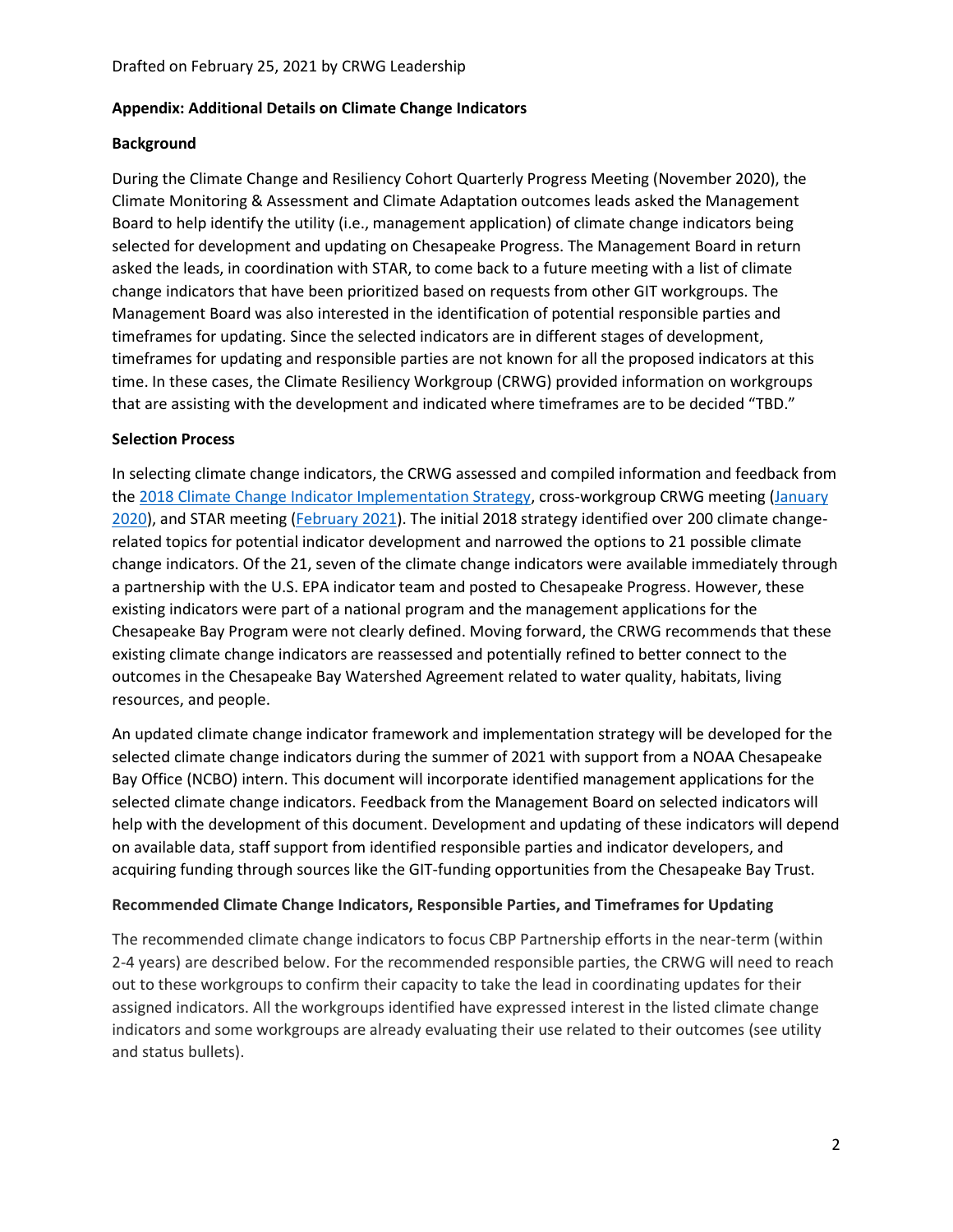# **Currently Exists on Chesapeake Progress (leave methodology as is):**

## 1. **Average Air Temp Increase**

- a. Utility: Provides general trends for communication purposes (e.g., Bay Barometer). Based on temperature anomalies within defined climate regions to obtain a rate of change per century. Interest was also expressed to scope out management applications at a finer temporal scale.
- b. Recommended updating timeframe: Every 3-5 years
- c. Recommended responsible parties to coordinate updates: Status and Trends
- d. Supporting workgroup(s): Communications Workgroup and CRWG
- e. Indicator developer: U.S. EPA climate change indicator team
- f. Status: Ready for update; send data request to U.S. EPA

# 2. **Total Annual Precipitation Change**

- a. Utility: Provides general trends for communication purposes (e.g., Bay Barometer). Based on temperature anomalies within defined climate regions to obtain a rate of change per century.
- b. Recommended updating timeframe: Every 3-5 years
- c. Recommended responsible parties to coordinate updates: Status and Trends Workgroup
- d. Supporting workgroup(s): Communications Workgroup and CRWG
- e. Indicator developer: U.S. EPA climate change indicator team and NOAA National Centers for Environmental Information
- f. Status: Ready for update; send data request to U.S. EPA

# **Exists on Chesapeake Progress, but possible refinement in the methodology may be needed to connect with the identified management purpose(s):**

# 3. **Stream Water Temperature Change**

- a. Utility: Connect stream water temperature change with stream health and identifying & protecting resilient brook trout habitat.
- b. Recommended updating timeframe: Coincide with updates to the Healthy Watersheds Assessment
- c. Recommended responsible parties to coordinate updates: Healthy Watersheds GIT
- d. Supporting workgroup(s): Brook Trout, Stream Health, and CRWG
- e. Indicator developer: USGS
- f. Status: Methodology being explored by Healthy Watersheds, CRWG, and USGS to connect trends in stream temperature change with brook trout occupancy projections based on 6 degree Celsius increase. Further evaluation planned as part of the 2021 STAC Workshop proposal, "Rising Watershed and Bay Water Temperatures—Ecological Implications and Management Responses" (~ March 2021 to March 2022).

# 4. **Relative Sea Level Rise**

- a. Utility: Connect sea level rise trends and projections with tidal marsh extent and migration corridors related to adjacent land use (e.g. forests, ag) to inform targeting of wetland restoration/conservation efforts.
- b. Recommended updating timeframe: TBD (exploring location-based approach since a Bay-wide indicator would be difficult to manage).